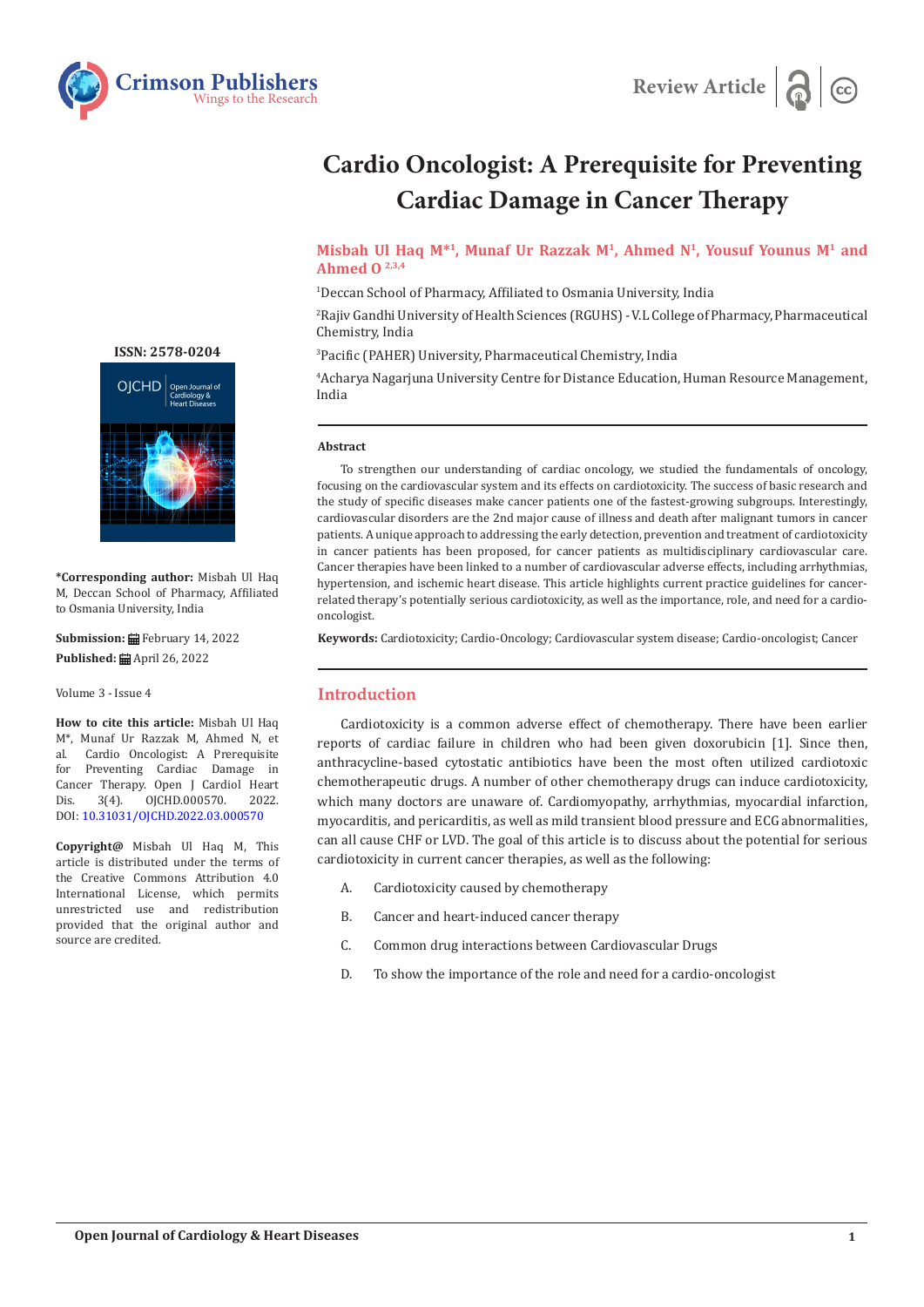#### **Cardiotoxicity caused by chemotherapy**

Chemotherapy's basic principle is to impair the mitotic and metabolic processes of cancer cells. Unfortunately, chemotherapy affects certain normal cells and tissues, resulting in a variety of minor to severe side effects such as bone marrow suppression, nausea, and vomiting, as well as cardiovascular side effects such as hypotension, tachycardia, arrhythmias, and heart failure [1]. According to the National Cancer Institute, Cardiac Toxicity is defined as that affects the heart as cardiotoxicity. Cardiotoxicity is a broad term that should not simply encompass the difference

in resting heart parameters. But also the cardiovascular system's recruitable stroke work, coronary blood flow reserve, and dynamic functional evaluation of maximal functional capacity [VO2]. We know that many cancer survivors have decreased exercise capacity, which has a significant impact on their quality of life. Dynamic cardiovascular assessments are important because we know that many cancer survivors have decreased exercise capacity, which has a significant impact on their quality of life. Although various chemotherapeutic drugs can impact cardiotoxicity, as shown in (Table 1), certain kinds of chemotherapy, such as anthracyclines, cause more frequent and common adverse effects [2].

**Table 1:** Potential cardiotoxicity induced by numerous chemotherapeutic agents.

| <b>Class</b>                                     | <b>Examples of Chemotherapeutic Agents</b>   | <b>Possible Cardiotoxicity</b>                                                                                                |
|--------------------------------------------------|----------------------------------------------|-------------------------------------------------------------------------------------------------------------------------------|
| Anthracyclines and<br>anthraquinones             | DOX, mitoxantrone                            | Congestive heart failure, left ventricular dysfunction,<br>acute myocarditis, and arrhythmia                                  |
| Antimetabolite agents                            | Capecitabine, 5-fluorouracil, and cytarabine | Ischemia, pericarditis, congestive heart failure, and<br>cardiogenic shock, vasospasm                                         |
| Antimicrotubule agents                           | Paclitaxel, vinca alkaloids                  | Sinus bradycardia, ventricular tachycardia,<br>atrioventricular block, hypotension, congestive heart<br>failure, and ischemia |
| Alkylating agents                                | Cyclophosphamide, ifosfamide                 | Neurohumoral activation, mild mitral regurgitation                                                                            |
| Monoclonal antibody<br>against HER2              | Trastuzumab                                  | Arrhythmias, congestive heart failure, angioedema,<br>and left ventricular dysfunction                                        |
| Antiangiogenic and tyrosine<br>kinase inhibitors | Imatinib, sorafenib, and sunitinib           | Hypertension, arrhythmias                                                                                                     |
| Antivascular endothelial<br>growth factor        | Bevacizumab                                  | Hypertension, thromboembolism                                                                                                 |

Patients at high risk of cardiac problems should not be given these medications. Cardiotoxicity is more likely in people with high blood pressure, diabetes, liver illness, or a history of heart disease [3]. Cardiotoxicity is also strongly influenced by the route of administration, the duration of chemotherapy (cumulative Dose), and the dose regimen. Combination of anthracyclines with other potentially cardiotoxic agents, such as paclitaxel or trastuzumab, would significantly enhance the risk of cardiotoxicity, potentially leading to severe heart failure [4-6]. It is even more critical for the health care practitioner to be aware of the cardiac side effects of cancer treatment. Although there is a lack of real consensus on definitions of cardiotoxicity, direct effects on cardiac structures (e.g., fibrosis), cardiac arrhythmias and conduction, systemic, diastolic, hemodynamic, hemostasis, thrombosis, and pulmonary vascular function, as well as a cardiac response to injury and stress, are all factors to consider [4]. During cancer therapy, the tone and specific cardiovascular biomarkers (e.g., troponin I and natriuretic peptides) may reflect subtle alterations of the cardiovascular system that are predictive for the development of HF before dropin LVEF [5-7].

#### **Cancer and heart-induced cancer therapy**

Chemotherapy commonly causes heart failure in cancer survivors, reducing their quality of life and increasing mortality. Classical chemotherapy, immunotherapy, radiation, surgery, and targeted therapies are all part of modern cancer treatment [8]. The most common cardiovascular complication associated with cancer therapy is heart failure. Both traditional and innovative cancer drugs contribute to the development of heart failure [9]. Cardiotoxicity is dose-dependent, but with lower cumulative doses it can also occur [10]. In patients with symptoms of heart failure, it is recommended to begin therapy with cardioprotective drugs. However, evidence-based guidance is limited, and the European cardio-oncology guidelines refer to heart failure recommendations that encourage the use of Angiotensin II Receptor Blockers (ARBs) / Angiotensin Converting Enzyme (ACE) inhibitors and beta-blockers [11-14]. Several studies have been conducted to evaluate whether such treatment, when administered prior to cancer treatment, might prevent the development of heart failure. There is currently limited data to variability in drug selection, trial populations, and cancer entities [15,16]. The most serious complication for cancer patients is still heart failure. Heart failure can develop during therapy or years after it has been completed. Alternative preventive medicines for younger patients (for example, breast cancer patients or children and adolescents with hematological malignancies) have not been thoroughly researched.

At the present, there are no indicators of guidelines. According to existing data, using ARB/ACE inhibitors or beta blockers for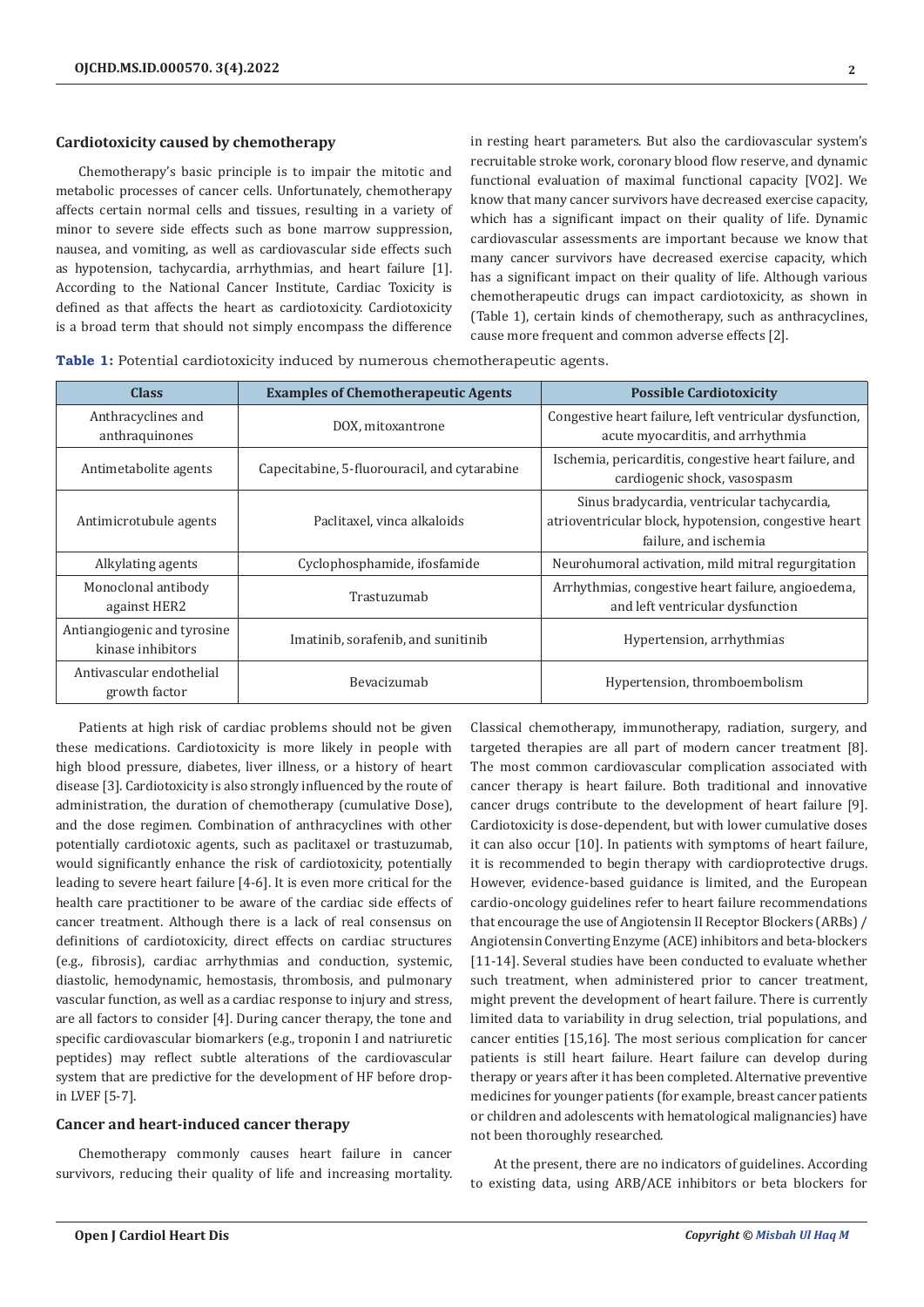the management of heart failure before starting cancer therapy is associated with a moderate benefit in LVEF in some populations. Of course, patients should be warned about the potential side effects of these medications. The available studies differ with regard to the specific drug, the dosages and the timing (especially with regard to the timing of chemotherapy) and duration of use. Protective effects, which are observed, for example, with a certain beta block, cannot easily be demonstrated within the entire group of active substances (Nebivolol's effect on nitric oxide metabolism). The efficacy of preventive treatments, the timing of drug administration, and monitoring should all be assessed in future research, given the clear correlation between cardiac dysfunction and these patients Furthermore, it remains to be seen whether the potential benefits of the prevention methods found in the studies studied still are evident after cancer treatment and the discontinuation of betablockers and ACE/ARB inhibitors, which would answer the question of whether beta-blockers and/or ACE are discontinued. Cardiotoxicity has been enhanced or specifically prevented by ACE inhibitors/ARBs. Surrogate outcomes such as left ventricular ejection fraction evaluated by Echocardiography (ECG) or magnetic resonance tomography (MRI), as well as clinical conditions, quality of life, and impermanence, were contradictory [17].

In canonical heart failure, beta blockers are used to decrease sympathetic activity, reduce heart rate, and improve excitationcontraction coupling. ACE/ARB inhibitors are medications that are used to reduce cardiac remodeling and control blood pressure. Finally, ACE inhibitors and beta-blockers ensure that LVEF is kept as low as possible [18]. These preventative treatments can be initiated for patients who are at risk of receiving standard highdose chemotherapy, especially those with risk factors. Pre-existing cardiovascular risk factors for chemotherapy-related heart failure, not only in terms of LVEF preservation, but also of quality of life and survival. It is also the immediate focus of cardio-oncology research,

which is becoming increasingly important as new, more active chemotherapies become available.

## **Cardiotoxicity associated with radiation therapy**

Radiation therapy is used to treat various types of cancer. Chest radiation can damage the pericardium, myocardium, valves, and coronary arteries, with the pericardium being the most commonly affected. Radiotherapy can cause silent vascular damage; roughly 50% of asymptomatic individuals acquire new myocardial perfusion defects. Most of the patients present with angina, dyspnea, or heart failure [19]. Despite the fact that sudden death has been reported [20]. Unexpected mortality in radiation therapy patients is thought to be caused by diffuse intimal hyperplasia of coronary arteries or left main stenosis [21]. It also causes pericardial fibrous thickening. Pericardial effusion is an early manifestation, while pericardial effusion is a late manifestation that generally arises after 18 months. Radiation treatment can potentially cause myocardial fibrosis. Fibrosis is characterized by significant changes in collagen synthesis [22]. Because radiation promotes fibrous thickening of the heart valves, valvular heart disease is also common following radiation [21,23].

#### **Cardiovascular toxicity monitoring**

Anticancer drugs related for monitoring cardiotoxic effects such as arrhythmias, ischemic cardiac events, and pericardial disease should be specifically planned and adapted to each therapeutic protocol under which anticancer agents are prescribed. Cardiac tests such as electrocardiography (ECG), myocardial perfusion a rest and stress imaging, and troponin levels to monitor ischemic cardiac complications. This ECG is crucial in detailed evaluation of valvular heart disease, evaluating pericardial disease and the left ventricular systolic and diastolic function. Doppler echocardiography can also be used to assess hemodynamic status, including involvement of pulmonary hypertension [24].

**Drug interactions between chemotherapy and cardiovascular drugs in cancer patients with pre-existing cardiovascular disease** 



**Figure 1:** An overview of the cardiovascular side effects of chemotherapy and radiation [27].

As the field of cardio oncology has advanced, the emphasis of treatment has switched from reactive to proactive therapy.

Monitoring and short interruptions in cancer treatment are critical components of contemporary treatment paradigms.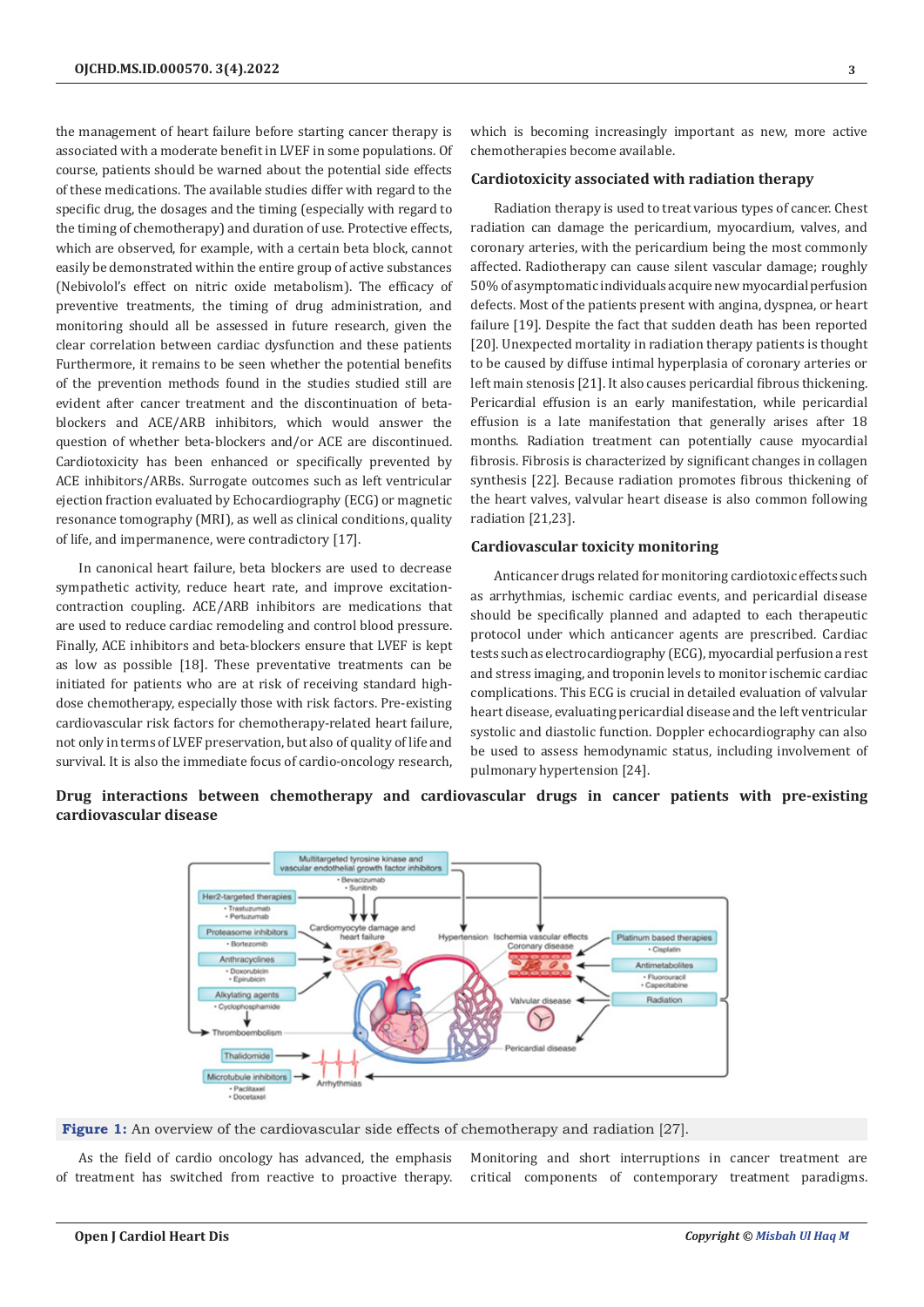Heart medications such as beta-blockers, Angiotensin-Converting Enzyme Inhibitors (ACEI) or Angiotensin Receptor Blockers (ARBs), and statins are commonly used in combination with various chemotherapy drugs [25,26]. Because most chemotherapy treatments have a limited therapeutic window, factors that contribute to drug-drug interactions can improve or reduce chemotherapy efficacy or predispose patients to serious unfavorable side effects. These drug-drug interactions are very common in the cancer patients; one of the study showed that 16% patients had at least one serious interaction with drugs that could cause adverse side effects in patients receiving oral anticancer drugs. In the context of cancer treatment, healthcare practitioners should be mindful of possible drug-drug interactions and reduce complications when managing health of cardiovascular patients. In the following discussion of drug-drug interactions including common chemotherapy and cardiac drugs, Pharmacokinetics (PK) and Pharmacodynamic Interactions (PD), antithrombotic, and QT interval prolongation are all areas of concern (Figure 1).

# **Interactions Between Pharmacokinetics and Pharmacodynamics Mechanisms**

A pharmacodynamic and pharmacokinetic mechanism causes a drug-drug interaction. A pharmacodynamic interaction occurs **Table 2:** Drug-Drug interactions of common cardiac drugs and chemotherapeutic agents.

when two drugs with identical molecular targets interact in a way that is additive or synergistic, resulting in an exaggerated clinical reaction or toxicity. The P-glycoprotein efflux pump and CYP450 enzymes are two of the most significant pharmacokinetic interactions in oncology [28,29]. The gastrointestinal tract metabolism is controlled by CYP enzymes [29]. Dose reduction or use of a different statin (different metabolic pathways). Atorvastatin, Simvastatin, and Lovastatin are all metabolized by CYP3A4. During Idelalisib therapy, we should consider other statins that do not undergo CYP3A4 metabolism (e.g., pravastatin, fluvastatin, and rosuvastatin) (as shown in table 2).

A variety of chemotherapeutic and cardiac drugs contain CYP450 inhibitors and substrates. They may be involved in dual drug interactions since they are both substrates and antagonists. P-glycoprotein (P-gp), an ATP binding cassette transporter family protein, is expressed in the intestinal epithelium and functions as an efflux pump, successfully exporting drugs from the cell cytoplasm to the lumen (gut); P-gp substrates include vinblastine, vincristine, doxorubicin and paclitaxel [29]. The concomitant administration of calcium channel blockers, beta blockers, and other medications causes polymorphic ventricular tachycardia. These medications may produce abnormally long QT intervals (Table 2).

| Cardiac Drug(s)                                             | Enzyme/<br><b>Action</b>           | Chemotherapy<br>Drug <sup>+</sup> | <b>Effect of Drug-Drug</b><br><b>Interaction</b>                          | <b>Suggested Oncologist</b><br>Management                                                                                          | <b>Suggested Cardiologist</b><br><b>Management</b>                                                                                                                                                                                                                                                |
|-------------------------------------------------------------|------------------------------------|-----------------------------------|---------------------------------------------------------------------------|------------------------------------------------------------------------------------------------------------------------------------|---------------------------------------------------------------------------------------------------------------------------------------------------------------------------------------------------------------------------------------------------------------------------------------------------|
| All betablockers                                            | Additive<br>clinical effect        | Ceritinib                         | Additive bradycardia                                                      |                                                                                                                                    | Avoid using the combination of ceritinib with betablockers. If<br>concomitant use is necessary and symptomatic bradycardia<br>occurs, hold ceritinib, adjust or discontinue the beta-blocker, and<br>upon recovery resume ceritinib at a reduced dose with frequent<br>monitoring of heart rate.‡ |
| Angiotensin<br>Receptor<br>Blocker(ARBs)<br>Losartan        | CYP3A4<br>inhibition<br>(strong)   | Idelalisib                        | ↑ losartan<br>concentration                                               | Notify cardiologist/ prescriber<br>to switch to alternative therapy.                                                               | Avoid co-administration.<br>Consider alternative agent during<br>Idelalisib therapy that does not<br>undergo CYP3A4 metabolism<br>(i.e., irbesartan, valsartan)                                                                                                                                   |
| Calcium Channel<br>Blockers                                 | Additive<br>clinical effect        |                                   |                                                                           | Avoid using the combination of ceritinib with non-dihydropyridine<br>calcium channel blockers. If concomitant use is necessary     |                                                                                                                                                                                                                                                                                                   |
| Verapamil;                                                  |                                    | Ceritinib                         | Additive bradycardia                                                      | and symptomatic bradycardia occurs, hold ceritinib, adjust or<br>discontinue the calcium channel blocker, and upon recovery resume |                                                                                                                                                                                                                                                                                                   |
| Diltiazem                                                   |                                    |                                   |                                                                           |                                                                                                                                    | ceritinib at a reduced dose with frequent monitoring of heart rate.#                                                                                                                                                                                                                              |
| Diltiazem:<br>verapamil                                     | CYP3A4<br>inhibition<br>(moderate) | Bosutinib                         | ↑ chemotherapy drug<br>concentration                                      | Notify cardiologist/ prescriber<br>to switch to alternative therapy.                                                               | Avoid co-administration.‡<br>Consider alternative agent<br>during bosutinib therapy that<br>does not inhibit CYP3A4.                                                                                                                                                                              |
| Amlodipine                                                  | CYP3A4<br>inhibition<br>(strong)   | Idelalisib                        | ↑ amlodipine<br>concentration                                             | Notify cardiologist/ prescriber<br>to switch to alternative therapy.                                                               | Avoid co-administration.<br>Consider alternative agent during<br>Idelalisib therapy. If concomitant<br>use is necessary, closely monitor<br>for adverse effects due to<br>amlodipine (i.e., hypotension,<br>peripheral edema)                                                                     |
| <b>Statins</b><br>Atorvastatin<br>Simvastatin<br>Lovastatin | CYP3A4<br>inhibition<br>(strong)   | Idelalisib                        | ↑ statin exposure;<br>increased risk of<br>myopathy and<br>rhabdomyolysis | Notify cardiologist/prescriber<br>to switch to alternative statin<br>therapy.                                                      | Avoid co-administration.<br>Consider alternative statin<br>that does not undergo CYP3A4<br>metabolism (i.e., pravastatin,<br>fluvastatin, and rosuvastatin)<br>during Idelalisib therapy.                                                                                                         |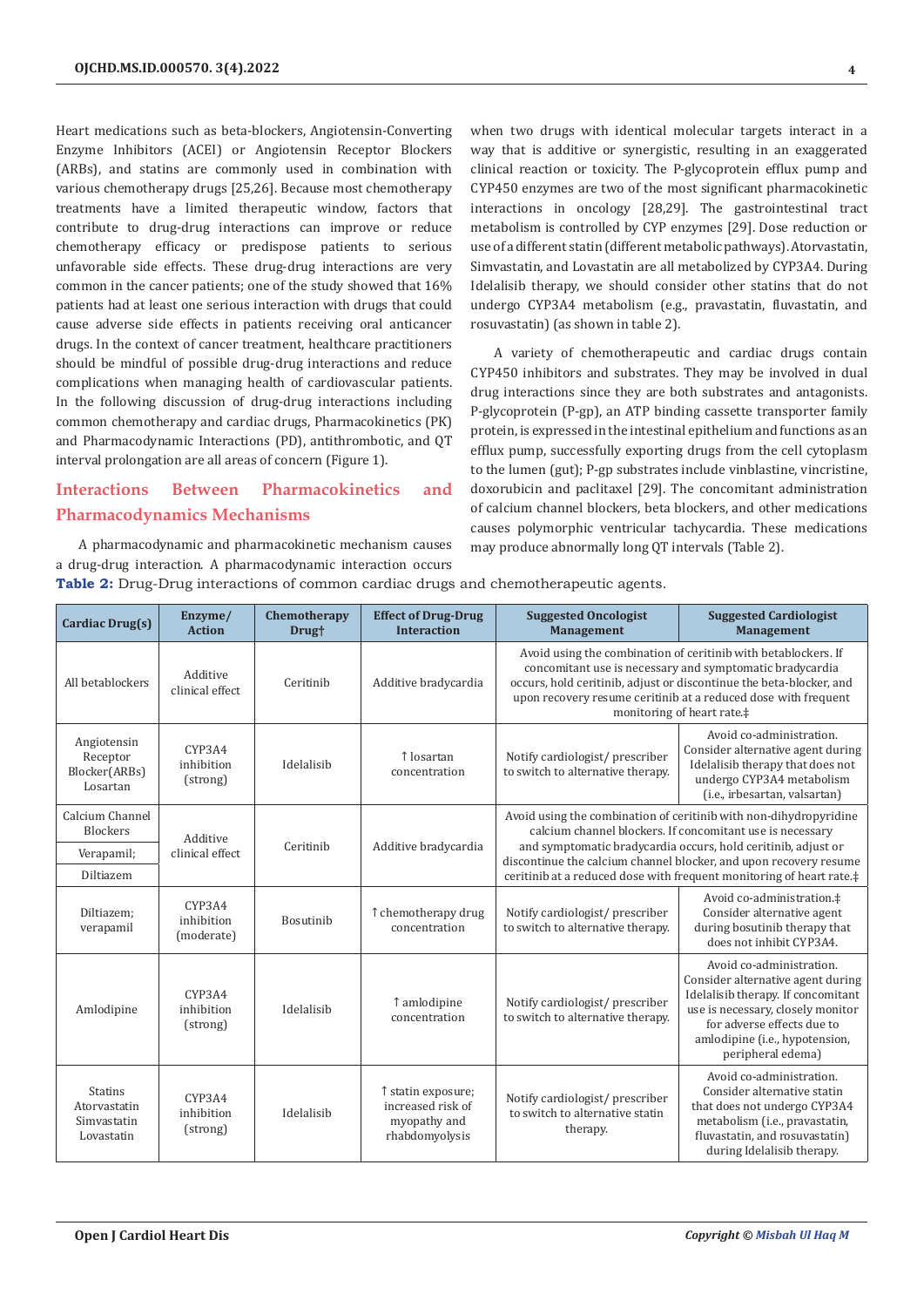| Cardiac<br>Glycoside<br>Digoxin                                                                | Additive<br>clinical effect | Ceritinib                                                                                                    | Additive bradycardia            | Avoid using the combination of ceritinib with digoxin. If<br>concomitant use is necessary and symptomatic bradycardia occurs,<br>hold ceritinib, adjust or discontinue digoxin, and upon recovery<br>resume ceritinib at a reduced dose with frequent monitoring of<br>heart rate.‡ |  |
|------------------------------------------------------------------------------------------------|-----------------------------|--------------------------------------------------------------------------------------------------------------|---------------------------------|-------------------------------------------------------------------------------------------------------------------------------------------------------------------------------------------------------------------------------------------------------------------------------------|--|
|                                                                                                | P-gp inhibition             | Vemurafenib                                                                                                  | ↑ digoxin drug<br>concentration | Avoid co-administration if possible. If concomitant use cannot be<br>avoided, consider digoxin dose reduction and monitor levels and<br>signs/symptoms of digoxin toxicity closely.                                                                                                 |  |
| Anti-Arrhythmic<br>Amiodarone<br>Dofetilide<br>Dronedarone<br>Flecainide<br>Sotalol            | Additive<br>clinical effect | High risk QTc<br>prolongers<br>Arsenic<br>Trioxide*†<br>Nilotinib <sup>+</sup><br>Toremifene<br>Vandetanib*† | Additive OTc<br>prolongation    | Recommend ECG and electrolyte monitoring. Frequency to be<br>determined by patient-specific factors and QT prolonging drug risk.<br>Avoid combination of high-risk QT prolonging chemotherapy and<br>cardiac drugs (i.e., arsenic and Dofetilide).                                  |  |
| † Color denotes severity of interaction as follows:                                            |                             |                                                                                                              |                                 |                                                                                                                                                                                                                                                                                     |  |
| • Red. Major interaction; Black Box warning and/or strong clinical effects; avoid combination. |                             |                                                                                                              |                                 |                                                                                                                                                                                                                                                                                     |  |
| * Known incidence of TdP.                                                                      |                             |                                                                                                              |                                 |                                                                                                                                                                                                                                                                                     |  |
| † Package insert includes ECG monitoring parameters.                                           |                             |                                                                                                              |                                 |                                                                                                                                                                                                                                                                                     |  |

# **Cardio-Oncologist - Importance, Role and Need**

The cardio-oncology association's ultimate aim is to diagnose chemotherapy cardiotoxicity with a broad understanding, not to discourage or avoid oncological care, but to begin medical therapy or lifestyle modifications in the hopes of improving survival outcomes. In modern civilization, cancer and cardiovascular diseases are the leading causes of impermanence and death. Cured cancer patients aged 65 and over will increase from approximately 62% to 73% by 2040, which in turn will improve comorbidity [30]. The burden of cancer-related cardiovascular disease and cancer therapy was revealed in cancer patients with increasing age and survivors [31]. Early cardiotoxicity is observed in up to 48% of patients, and late cardiotoxicity can be found in 30% of patients 13 years after cancer treatment depending on the cancer treatment modalities [19,12,25]. Cardio-oncology focuses to recognize the associated cardiovascular adverse effects of cancer treatment and ensure optimal interdisciplinary chemotherapy. Research efforts have produced a deep understanding of the underlying clinical relevance and pathogenesis, but standard guidelines and structural requirements for the treatment of cardiovascular malignancies remain limited [12,25,32].

The diagnosis of cardiac problems associated with cancer treatment is complex. Population heterogeneity makes it difficult to compare groups and between groups. It is often impossible to conduct large enough population studies, and the number of new drugs used to treat other diseases makes it difficult to evaluate large populations. Identify patients related to cancer treatments, who are at higher risk of cardiovascular problems or who have symptoms on one side. Post-treatment effects are an important aspect of a growing field known as cardio-oncology. Oncologists, in collaboration with cardiologists, can provide the assistance needed by those who are primarily clinicians treating cancer patients in order to improve therapy. The aim should be to augment meaningful life in every way imaginable. Excessive concern about potentially reversible heart issues can hinder the delivery of highly

successful cancer treatments, while underestimating cardiac risk in a cancer-free patient can result in lifelong heart problems, a careful balance requires careful consideration of the needs of these diverse patients. The best chance of long-term disease-free survival for these individuals is to be aware of the cardiac effects of anticancer drugs, in consistent with knowledge of the normal course of malignancy and the risk of a tumour reaction [32].

Some cardiovascular mechanisms have become clearer as a result of research into the negative effects of newly emerging cancer therapies. The erbB2/ HER2 / neuregulin signaling pathway, which has been the focus of many cancer treatments, is thought to play a role in cardiovascular homeostasis, and research is underway to evaluate stimulation of this pathway may benefit patients with heart failure. Intense studies and ongoing clinical trials in oncology are the subject of signal inhibitors, chemotherapeutic agents, and combinations of these [33]. The cardiovascular adverse effects of these drugs should be expected based on their direct effect on signal transduction or the potential for additional non-targeted inhibitory effects [34]. Specific topics and priorities highlight the current state of the field as presented in each conference and to the extent possible, strategies to move the field forward in a targeted manner [35]. Since clinical and basic research data inform the analysis of our clinical practice in so many ways that need to be developed, the aim is to help identify the key knowledge gaps that need to be filled in order to understanding and improved clinical care for our patients.

They highlighted the importance of a cardio-oncology programme in the prevention, early detection and reduction of the impact of cancer treatment on the cardiovascular system in hospital and community settings. Given the rising number of FDA (Food and Drug Administration) approved anti-cancer agents with possible cardiotoxic effects, better screening before beginning anti-cancer therapy is crucial to avoiding cardiotoxicity in cancer and heart disease with similar risk factors. Clinicians are invited to identify what preventive measures should be used to reduce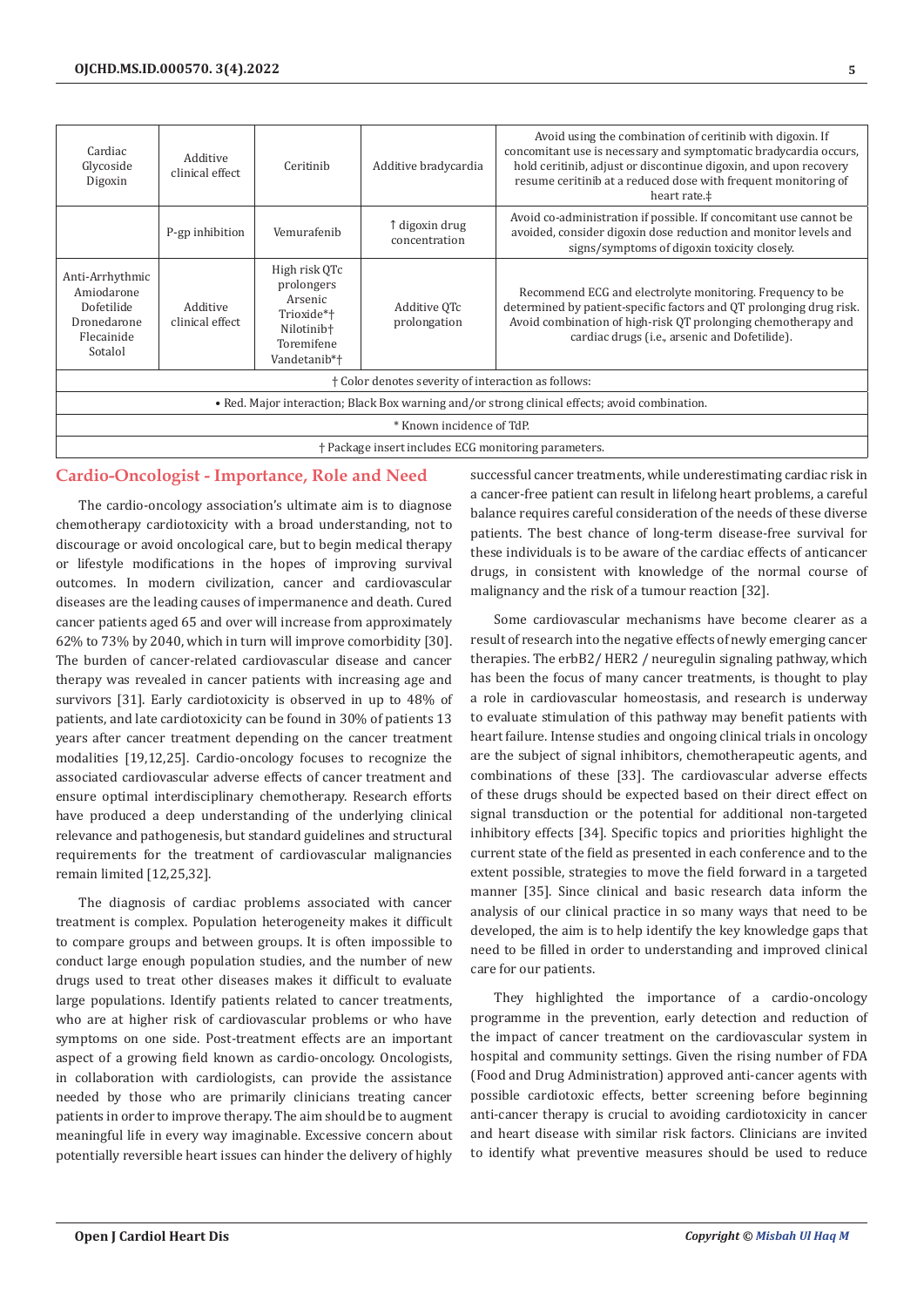the risk of cardiotoxicity in patients at risk of developing cardiac dysfunction prior to initiation of therapy, during treatment with potentially cardiotoxic anti-cancer agents, and to evaluate preferred approaches to monitoring and follow-up after treatment. Cardiooncology is also considered consistent with cancer therapy for the treatment of cardiovascular toxicity; it is important to note that there are many common risk factors and pathological mechanisms between cancer and cardiac disease at the cellular and molecular levels that can be easily detected by a clinical pharmacist [36]. Cardiac toxicities due to cancer treatment include heart failure, cardiac ischemia, arrhythmias, pericarditis, valvular disease, and fibrosis of the pericardium and myocardium [37].

Although cardio-oncology departments have been established in parts of Europe and the United States, it is still a relatively new concept in the United Kingdom and many other countries, but a clear clinical need is leading several hospitals to develop standard cardio-oncology services such as Bart's Heart Center [38], St Bartholomew's Hospital in London, and University College London Hospital [39], and this issue is also reflected in several recent Cardio-Oncology guidelines. Cancer patients may present with a variety of cardiovascular problems that are not all directly related to anticancer therapy (drugs or radiotherapy) [25,40]. Optimal individual management requires a close collaboration between cardiology and oncology specialists.

#### **Conclusion**

Cardiac toxicity is a problem that affects cancer patients' quality of life and well-being. To develop preventative measures based on the early identification and preventative measures of cardiotoxicity, a thorough evaluation of these patients' needs is needed. To standardize the treatment process, cardio-oncology multidisciplinary teams must combine their abilities and skills. Also, a clinical pharmacist should be integrated with the multidisciplinary team responsible for the treatment of cancer patients to evaluate the potential drug interactions. This recognition has aided in the stimulation of collaboration among oncologists, cardiologists, and researchers, and integrated discipline of cardio-oncology can have the results in many medical centers. This collaboration aims perception into how cancer treatments lead to long-term effects on cancer patients and cardiovascular homeostasis. The most recent perspectives on cardiotoxicity with different classes of chemotherapeutic agents and drug-drug interactions with cardiovascular drugs in cancer patients with pre-existing cardiovascular diseases were discussed in this review. We also discussed the importance, role, and necessity of a cardiooncologist.

**Conflict of Interest:** Authors declare that they have no conflict of interests

# **Acknowledgments**

We take this valuable opportunity to convey our gratitude to Dr. S.A Azeez, Principal, Deccan School of Pharmacy and Prof. Dr. Osman

Ahmed, Vice Principal, Professor, Deccan School of Pharmacy for granting essential facilities, suggestions and inspiration.

#### **References**

- 1. [Tan C, Tasaka H, Yu KP, Murphy ML, Karnofsky DA \(1967\) Daunomycin,](https://pubmed.ncbi.nlm.nih.gov/4290058/) [an antitumor antibiotic, in the treatment of neoplastic disease. Clinical](https://pubmed.ncbi.nlm.nih.gov/4290058/) [evaluation with special reference to childhood leukemia. Cancer. 20\(3\):](https://pubmed.ncbi.nlm.nih.gov/4290058/) [333-353.](https://pubmed.ncbi.nlm.nih.gov/4290058/)
- 2. [Koelwyn GJ, Jones LW, Moslehi J \(2014\) Unravelling the causes of re](https://pubmed.ncbi.nlm.nih.gov/25257632/)[duced peak oxygen consumption in patients with cancer: complex, time](https://pubmed.ncbi.nlm.nih.gov/25257632/)[ly, and necessary. J Am Coll Cardiol. 64\(13\): 1320-1322.](https://pubmed.ncbi.nlm.nih.gov/25257632/)
- 3. [Gharib MI, Burnett AK \(2002\) Chemotherapy-induced cardiotoxicity:](https://pubmed.ncbi.nlm.nih.gov/12034146/) [current practice and prospects of prophylaxis. Eur J Heart Fail. 4\(3\):](https://pubmed.ncbi.nlm.nih.gov/12034146/) [235-242.](https://pubmed.ncbi.nlm.nih.gov/12034146/)
- 4. [Mariotto AB, Yabroff KR, Shao Y, Feuer EJ, Brown ML \(2011\) Projections](https://pubmed.ncbi.nlm.nih.gov/21228314/) [of the cost of cancer care in the United States: 2010-2020. J Natl Cancer](https://pubmed.ncbi.nlm.nih.gov/21228314/) [Inst. 103\(2\): 117-128.](https://pubmed.ncbi.nlm.nih.gov/21228314/)
- 5. [Sawaya H, Sebag IA, Plana JC, Januzzi JL, Ky B, et al. \(2011\) Early detec](https://pubmed.ncbi.nlm.nih.gov/21371685/)[tion and prediction of cardiotoxicity in chemotherapy-treated patients.](https://pubmed.ncbi.nlm.nih.gov/21371685/) [Am J Cardiol. 107\(9\): 1375-1380.](https://pubmed.ncbi.nlm.nih.gov/21371685/)
- 6. [Geisberg CA, Abdallah WM, Silva M, Silverstein C, Smith HM, et al. \(2013\)](https://pubmed.ncbi.nlm.nih.gov/23273589/) [Circulating neuregulin during the transition from stage A to stage B/C](https://pubmed.ncbi.nlm.nih.gov/23273589/) [heart failure in a breast cancer cohort. J Card Fail 19\(1\): 10-15.](https://pubmed.ncbi.nlm.nih.gov/23273589/)
- 7. [Cardinale D, Sandri MT \(2010\) Role of biomarkers in chemotherapy-in](https://pubmed.ncbi.nlm.nih.gov/20728699/)[duced cardiotoxicity. Prog Cardiovasc Dis. 53\(2\): 121-129.](https://pubmed.ncbi.nlm.nih.gov/20728699/)
- 8. [Totzeck M, Schuler M, Stuschke M, Heusch G, Rassaf T \(2019\) Cardio-on](https://pubmed.ncbi.nlm.nih.gov/30661849/)[cology- strategies for management of cancer-therapy related cardiovas](https://pubmed.ncbi.nlm.nih.gov/30661849/)[cular disease. Int J Cardiol 280: 163-175.](https://pubmed.ncbi.nlm.nih.gov/30661849/)
- 9. [Snipelisky D, Park JY, Lerman A, Mulvagh S, Lin G, et al. \(2017\) How to](https://pubmed.ncbi.nlm.nih.gov/28279420/) [develop a cardio-oncology clinic. Heart Fail Clin. 13\(2\): 347-359.](https://pubmed.ncbi.nlm.nih.gov/28279420/)
- 10. [Levis BE, Binkley PF, Shapiro CL \(2017\) Cardiotoxic effects of anthra](https://pubmed.ncbi.nlm.nih.gov/28759384/)[cycline-based therapy: what is the evidence and what are the potential](https://pubmed.ncbi.nlm.nih.gov/28759384/) [harms? Lancet Oncol 18\(8\): e445-e456.](https://pubmed.ncbi.nlm.nih.gov/28759384/)
- 11. [Mehta LS, Watson KE, Barac A, Beckie TM, Bittner V, et al. \(2018\) Cardio](https://pubmed.ncbi.nlm.nih.gov/29437116/)[vascular Disease and Breast Cancer: Where These Entities Intersect: A](https://pubmed.ncbi.nlm.nih.gov/29437116/) [Scientific Statement From the American Heart Association. Circulation](https://pubmed.ncbi.nlm.nih.gov/29437116/) [137\(8\): e30-e66.](https://pubmed.ncbi.nlm.nih.gov/29437116/)
- 12. [Chang HM, Moudgil R, Scarabelli T, Okwuosa TM, Yeh ETH \(2017\) Car](https://pubmed.ncbi.nlm.nih.gov/29145954/)[diovascular complications of cancer therapy: best practices in diagnosis,](https://pubmed.ncbi.nlm.nih.gov/29145954/) [prevention, and management: part 1. J Am Coll Cardiol 70\(20\): 2536-](https://pubmed.ncbi.nlm.nih.gov/29145954/) [2551.](https://pubmed.ncbi.nlm.nih.gov/29145954/)
- 13. [Zamorano JL, Lancellotti P, Munoz DR, Aboyans V, Asteggiano R, et al.](https://pubmed.ncbi.nlm.nih.gov/27567406/) [\(2016\) 2016 ESC position paper on cancer treatments and cardiovas](https://pubmed.ncbi.nlm.nih.gov/27567406/)[cular toxicity developed under the auspices of the ESC Committee for](https://pubmed.ncbi.nlm.nih.gov/27567406/) [Practice Guidelines: the task force for cancer treatments and cardiovas](https://pubmed.ncbi.nlm.nih.gov/27567406/)[cular toxicity of the European Society of Cardiology \(ESC\). Eur Heart J](https://pubmed.ncbi.nlm.nih.gov/27567406/) [37\(36\): 2768-2801.](https://pubmed.ncbi.nlm.nih.gov/27567406/)
- 14. [Barish R, Lynce F, Unger K, Barac A \(2019\) Management of cardiovascu](https://pubmed.ncbi.nlm.nih.gov/30779651/)[lar disease in women with breast cancer. Circulation 139\(8\): 1110-1120.](https://pubmed.ncbi.nlm.nih.gov/30779651/)
- 15. Higgins JPT, Green S (2011) Cochrane Handbook for Systematic Reviews of Interventions Version 5.1.0 [updated March 2011].
- 16. [Elitok A, Oz F, Cizgici AY, Kilic L, Ciftci R, et al. \(2014\) Effect of carve](https://pubmed.ncbi.nlm.nih.gov/24142687/)[dilol on silent anthracycline-induced cardiotoxicity assessed by strain](https://pubmed.ncbi.nlm.nih.gov/24142687/) [imaging: a prospective randomized controlled study with six-month fol](https://pubmed.ncbi.nlm.nih.gov/24142687/)[low-up. Cardiol J 21\(5\): 509-515.](https://pubmed.ncbi.nlm.nih.gov/24142687/)
- 17. [Thavendiranathan P, Poulin F, Lim KD, Plana JC, Woo A, et al. \(2014\) Use](https://pubmed.ncbi.nlm.nih.gov/24703918/) [of myocardial strain imaging by echocardiography for the early detec](https://pubmed.ncbi.nlm.nih.gov/24703918/)[tion of cardiotoxicity in patients during and after cancer chemotherapy:](https://pubmed.ncbi.nlm.nih.gov/24703918/) [a systematic review. J Am Coll Cardiol 63\(25 Pt A\): 2751-2768.](https://pubmed.ncbi.nlm.nih.gov/24703918/)